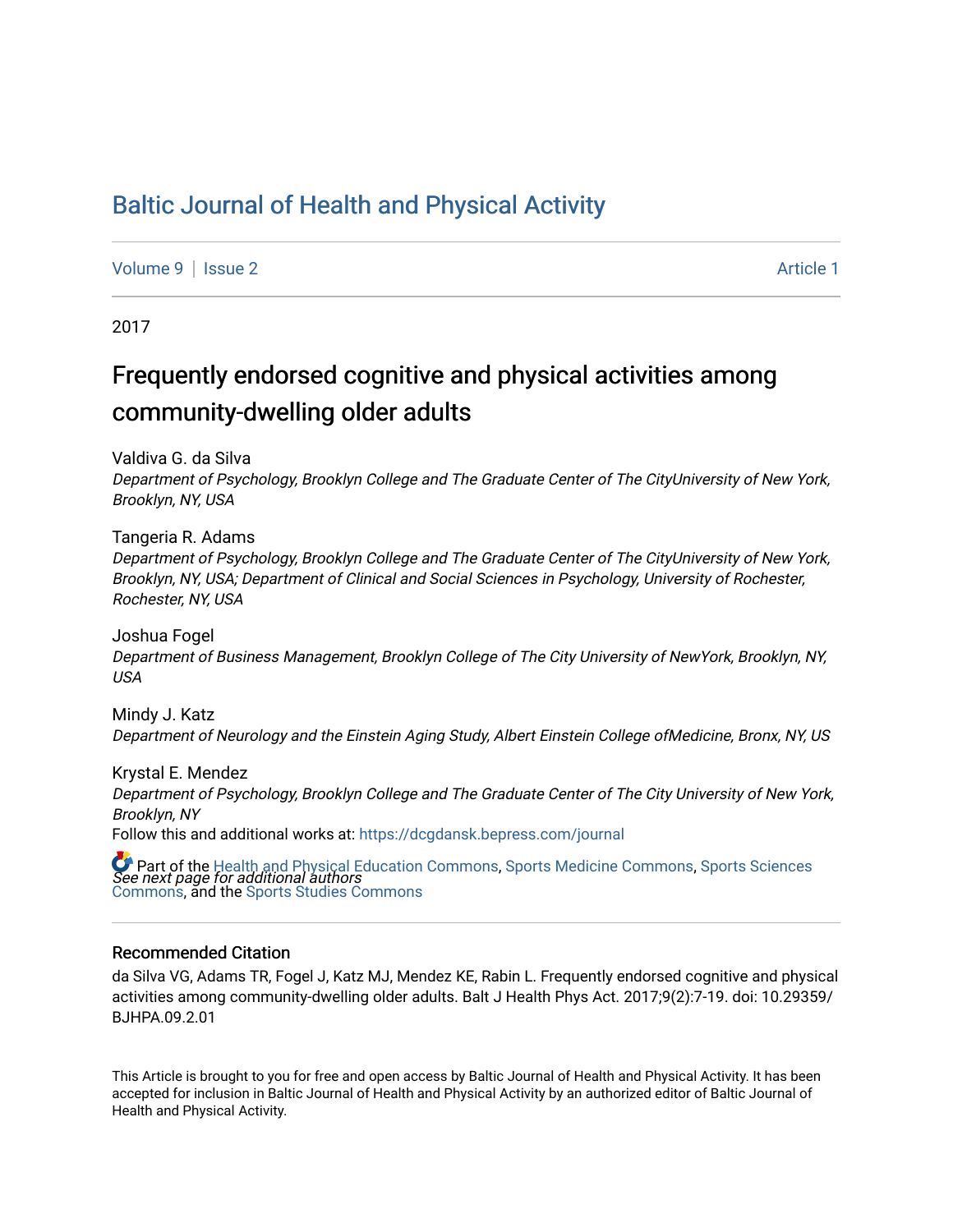# Frequently endorsed cognitive and physical activities among community-dwelling older adults

## Cover Page Footnote

The authors wish to thank Ashu Kapoor, Milushka Elbulok-Charcape, Susan Chi, Avner Aronov, Erica Meltzer, John Flynn, Nicole Belgrave, Hayoung Ryu, Wendy Ramratan, and Drs. Molly Zimmerman, Cuiling Wang, and Richard Lipton for their contributions.

## Authors

Valdiva G. da Silva, Tangeria R. Adams, Joshua Fogel, Mindy J. Katz, Krystal E. Mendez, and Laura Rabin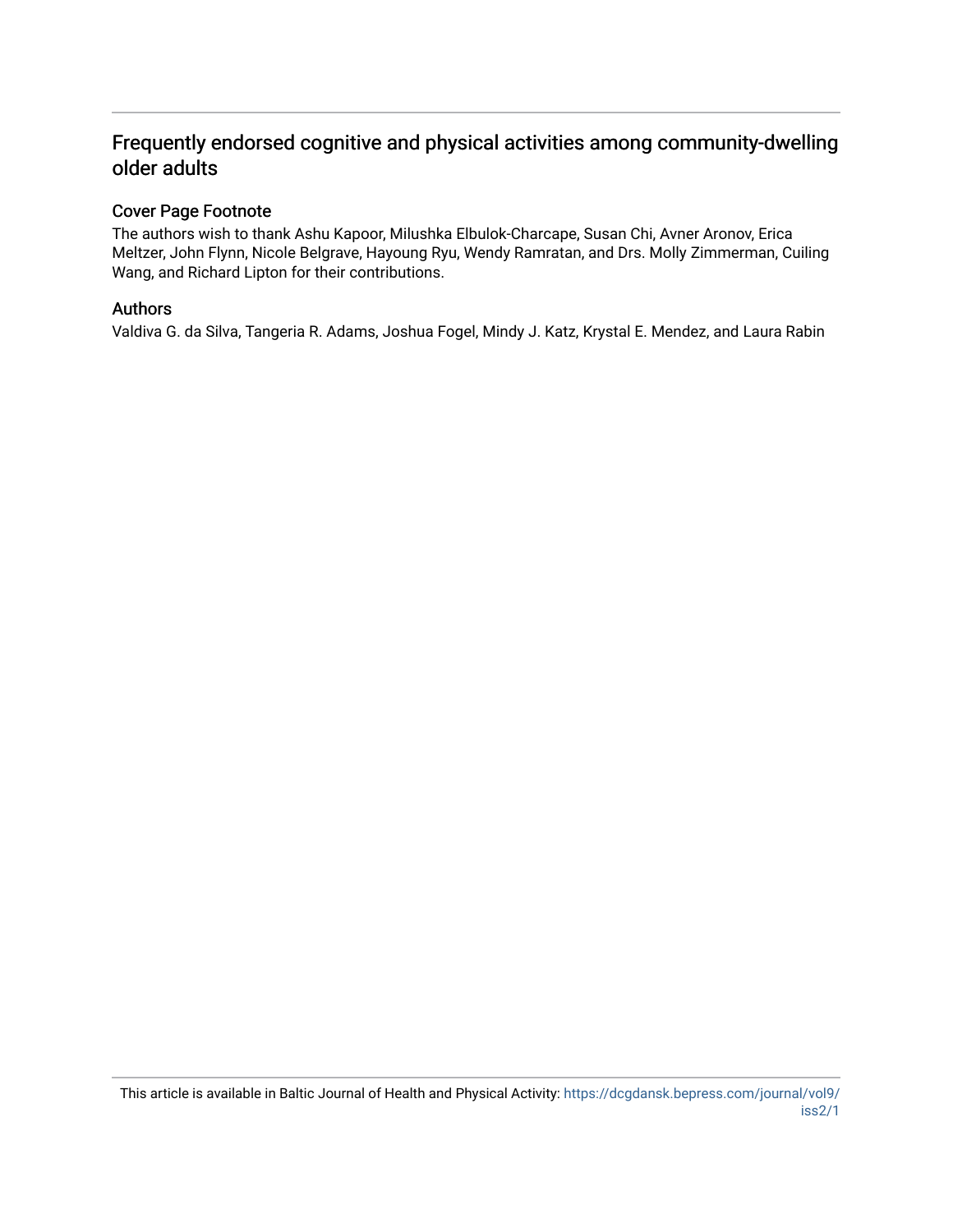# **Frequently endorsed cognitive and physical activities among community-dwelling older adults**

**Valdiva G. da Silva1 ABCDEF, Tangeria R. Adams1,2 BCDE, Joshua Fogel3 CDE, Mindy J. Katz4 EFG, Krystal E. Mendez1 BEF, Laura Rabin1,4 ABCDEFG**

- <sup>1</sup> Department of Psychology, Brooklyn College and The Graduate Center of The City University of New York, Brooklyn, NY, USA
- 2 Department of Clinical and Social Sciences in Psychology, University of Rochester, Rochester, NY, USA
- <sup>3</sup> Department of Business Management, Brooklyn College of The City University of New York, Brooklyn, NY, USA
- 4 Department of Neurology and the Einstein Aging Study, Albert Einstein College of Medicine, Bronx, NY, USA

| abstract                |                                                                                                                                                                                                                                                                                                                                                                                                                                                                                                                                                                                                                                                                                                                                                                                                                  |
|-------------------------|------------------------------------------------------------------------------------------------------------------------------------------------------------------------------------------------------------------------------------------------------------------------------------------------------------------------------------------------------------------------------------------------------------------------------------------------------------------------------------------------------------------------------------------------------------------------------------------------------------------------------------------------------------------------------------------------------------------------------------------------------------------------------------------------------------------|
| <b>Background</b>       | Despite the established benefits of cognitive and physical activity, a paucity of research<br>examines the specific activities older adults favor, particularly those meeting the nationally<br>recommended minimum duration of $>$ 30 minutes per session.                                                                                                                                                                                                                                                                                                                                                                                                                                                                                                                                                      |
| <b>Material/Methods</b> | 260 non-demented, community-dwelling participants aged 70 and above self-reported the<br>duration of their participation in 26 cognitive and physical activities during a typical week.<br>Overall activity engagement was investigated by sex and educational level.                                                                                                                                                                                                                                                                                                                                                                                                                                                                                                                                            |
| <b>Results</b>          | The most endorsed physical activities were walking, stretching/yoga and gardening, while<br>the most endorsed cognitive activities were reading magazines/newspapers, reading<br>books, and doing crosswords. Walking ( $p = .048$ ), swimming ( $p = .008$ ), reading magazines/<br>newspapers (p=.011), writing (p=.001), and attending lectures (p = .007) were more<br>common among those with $> 12$ years of education, while reading books ( $p = .039$ ) and<br>sewing/knitting ( $p = .040$ ) were more common among those with $\leq 12$ years of education.<br>Doing crossword puzzles ( $p = .003$ ), sewing/knitting ( $p = .001$ ), and dancing ( $p = .015$ )<br>were more common among females, while weight training ( $p = .009$ ) and fishing ( $p = .003$ )<br>were more common among males. |
| <b>Conclusions</b>      | Overall, results revealed several statistically significant activity engagement differences<br>by sex and education. Findings are discussed in relation to enhancing older adults'<br>participation in activities that may improve their overall functioning.                                                                                                                                                                                                                                                                                                                                                                                                                                                                                                                                                    |
| Key words               | leisure activity, physical activity, cognitive activity, older adults                                                                                                                                                                                                                                                                                                                                                                                                                                                                                                                                                                                                                                                                                                                                            |

### **article details**

| <b>Article statistics</b>    | Word count: 4,461; Tables: 4; Figures: 0; References: 56                                                                                                                                                                                                                                                                                                                                                                                                                                                                                                                                                                                                                                                                                                                                             |  |  |  |
|------------------------------|------------------------------------------------------------------------------------------------------------------------------------------------------------------------------------------------------------------------------------------------------------------------------------------------------------------------------------------------------------------------------------------------------------------------------------------------------------------------------------------------------------------------------------------------------------------------------------------------------------------------------------------------------------------------------------------------------------------------------------------------------------------------------------------------------|--|--|--|
|                              | Received: September 2016; Accepted: April 2017; Published: June 2017                                                                                                                                                                                                                                                                                                                                                                                                                                                                                                                                                                                                                                                                                                                                 |  |  |  |
| <b>Full-text PDF:</b>        | http://www.balticsportscience.com                                                                                                                                                                                                                                                                                                                                                                                                                                                                                                                                                                                                                                                                                                                                                                    |  |  |  |
| Copyright                    | © Gdansk University of Physical Education and Sport, Poland                                                                                                                                                                                                                                                                                                                                                                                                                                                                                                                                                                                                                                                                                                                                          |  |  |  |
| Indexation:                  | AGRO, Celdes, CNKI Scholar (China National Knowledge Infrastructure), CNPIEC, De Gruyter - IBR (International<br>Bibliography of Reviews of Scholarly Literature in the Humanities and Social Sciences), De Gruyter - IBZ<br>(International Bibliography of Periodical Literature in the Humanities and Social Sciences), DOAI, EBSCO - Central<br>& Eastern European Academic Source, EBSCO - SPORTDiscus, EBSCO Discovery Service, Google Scholar, Index<br>Copernicus, J-Gate, Naviga (Softweco, Primo Central (ExLibris), ProQuest - Family Health, ProQuest - Health &<br>Medical Complete, ProQuest - Illustrata: Health Sciences, ProQuest - Nursing & Allied Health Source, Summon<br>(Serials Solutions/ProQuest, TDOne (TDNet), Ulrich's Periodicals Directory/ulrichsweb, WorldCat (OCLC) |  |  |  |
| <b>Funding:</b>              | This research was supported by the National Institute on Aging (NIA) and National Institute of General Medical<br>Sciences (SC2AG039235), NIA (AG03949), Alzheimer's Association (NIRG-11-206369), Czap Foundation, and The<br>Leonard and Sylvia Marx Foundation.                                                                                                                                                                                                                                                                                                                                                                                                                                                                                                                                   |  |  |  |
| <b>Conflict of interest:</b> | Authors have declared that no competing interest exists.                                                                                                                                                                                                                                                                                                                                                                                                                                                                                                                                                                                                                                                                                                                                             |  |  |  |
| <b>Corresponding author:</b> | Laura A. Rabin, PhD, Department of Psychology, Brooklyn College, of The City University of New York, 2900<br>Bedford Avenue, Brooklyn, NY 11210, USA; Phone: 718-951-5000 x6012; Fax: 718-951-4814 Email address:<br>Irabin@brooklyn.cuny.edu                                                                                                                                                                                                                                                                                                                                                                                                                                                                                                                                                        |  |  |  |
| <b>Open Access License:</b>  | This is an open access article distributed under the terms of the Creative Commons Attribution-Non-commercial<br>4.0 International (http://creativecommons.org/licenses/by-nc/4.0/), which permits use, distribution, and<br>reproduction in any medium, provided the original work is properly cited, the use is non-commercial and is<br>otherwise in compliance with the license.                                                                                                                                                                                                                                                                                                                                                                                                                 |  |  |  |

#### **B** Data Collection **C** Statistical Analysis

**Authors' Contribution: A** Study Design

- **D** Data Interpretation
- **E** Manuscript Preparation
- **F** Literature Search **G** Funds Collection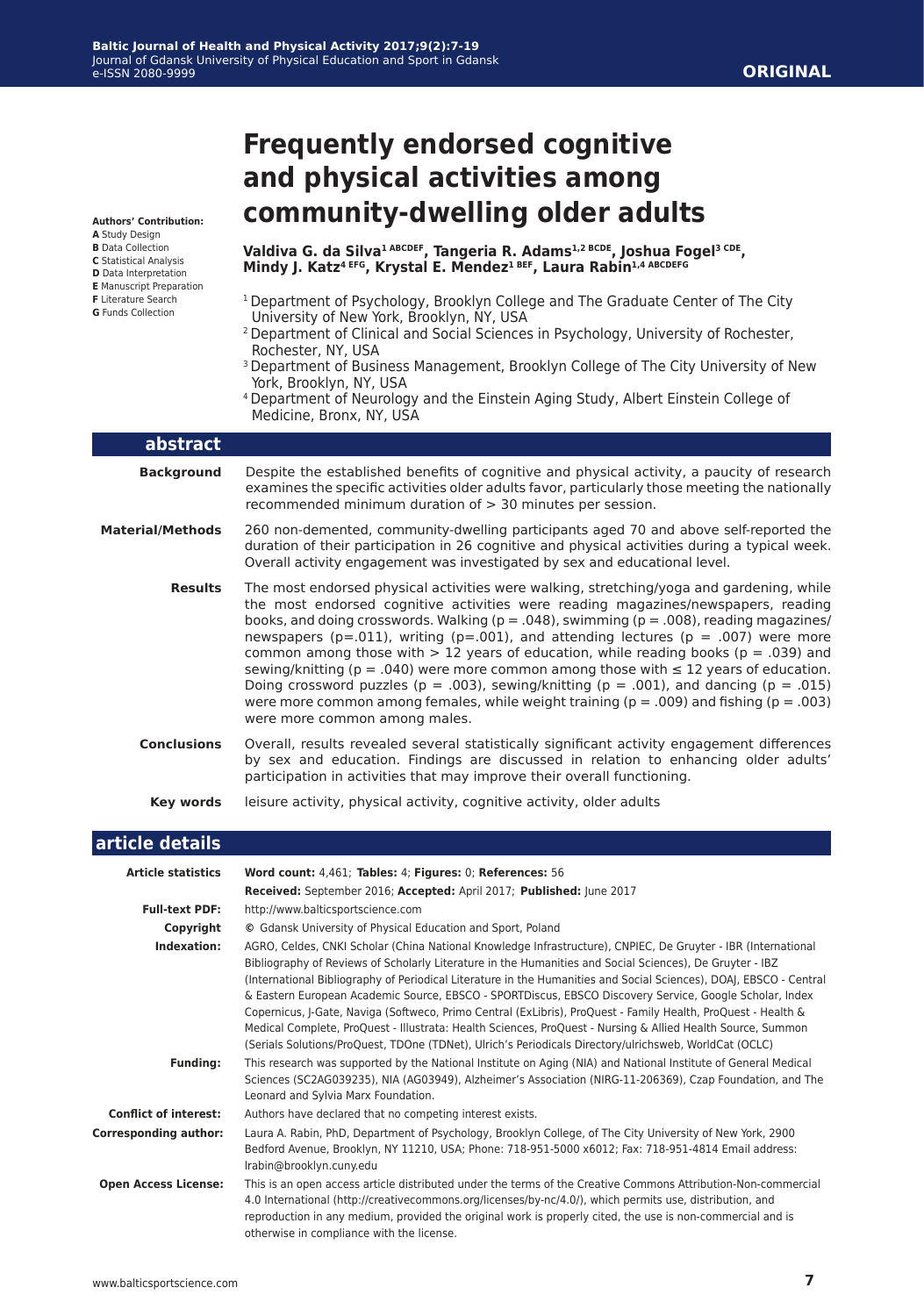## **introduction**

Declines in mental and physical health in older adulthood are of great concern, particularly as they relate to the risk of dementia, functional immobility, increased dependence on others, chronic health conditions, and psychological distress [1, 2]. Among the elderly, sedentariness is associated with more physical health problems and increased depression [3]. Poor participation in intellectual leisure activities is also related to cognitive impairment [4], memory decline [5], and neurodegenerative conditions such as Alzheimer's disease [6].

Physical exercise engagement is associated with neurophysiological benefits among older adults, [7] and research suggests that physical activity may buffer against cognitive decline in impaired and healthy older adults [8, 9,10], potentially improve cognitive capacities [11], and reduce overall cognitive decline [8]. Psychological and physiological pathologies, such as depression, anxiety, loneliness, psychological stress reactions, and increased circulating levels of cortisol may also be reduced via engagement in physical activity [12,13, 14]. Furthermore, physical leisure activities (e.g., gardening, running) may promote psychological well-being, feelings of mastery, and higher selfefficacy [13]. Physical activities may also be associated with enjoyment, fulfillment, and a sense of belonging [15]. Recent research demonstrates that among older adults the benefits of exercise may be achieved by consistent engagement in and adherence to an exercise regimen; this finding supports a dose-response relationship between physical exercise and improved cognitive outcomes [16].

Engagement in intellectual leisure activities among older adults is also beneficial and may act as a buffer against global cognitive decline and dementia [4] and improve the quality of life [6,17]. Reading positively impacts various cognitive domains (i.e., global cognition, episodic memory, working memory) [18] and is associated with increased gray matter volume in multiple brain regions [19]. Cognitive training improves certain aspects of cognition, such as executive functioning [20]. Meta-analysis suggests that cognitive interventions may mitigate cognitive decline in healthy individuals by augmenting the brain's capacity to use alternative neural networks or its ability to utilize established networks more efficiently in the face of neuropathological damage [6].

In general, participation in physical and cognitive leisure activities may become more important for older adults after they retire [21]. Maintained engagement in physical and cognitive activities is instrumental in successful aging, as engagement may serve to attenuate social isolation and functional decline while augmenting quality of life [22]. The choice of activities older adults participate in, the satisfaction derived from them, and the importance ascribed to them may depend on diverse contextual factors, such as age, gender or health status [21].

Similarly, the benefits derived from physical and cognitive activity engagement by older adults may depend on the specific type and the frequency of the activity, although there is limited research on these topics. In terms of duration, it is recommended that older adults engage in physical activity for at least 30 minutes per day [23]. A recent longitudinal study reported that physical exercise routines with durations of 30 minutes or longer yielded the most positive association with the cognitive function and may also have a protective effect against cognitive decline [24].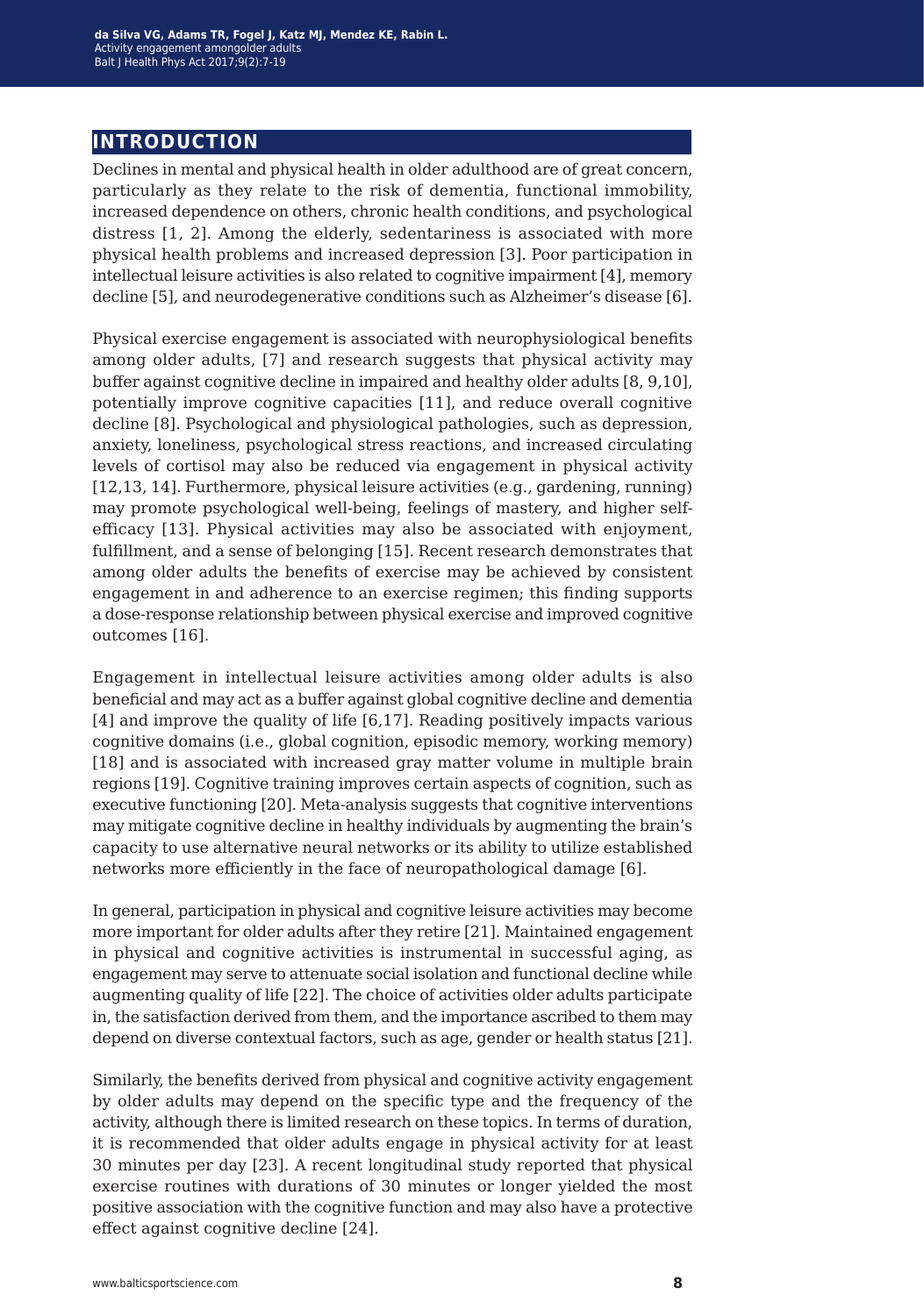Much of what we know about activity engagement in the elderly is based on research that has focused almost exclusively on participant-reported activity engagement without consideration of the amount of time spent on these activities. For instance, a Canada-based study found that walking, gardening, and home exercises were the most endorsed forms of physical activity [25]. A 6-year longitudinal study in Brazil found that walking was the most frequently engaged activity [26]. In the U.S., 69% of men and 75% of women endorsed walking, and 45% of men and 35% of women endorsed gardening [27]. However, in that study, almost 90% of the elderly participants were White and the study was conducted more than two decades ago. The reported physical activity engagement and preferences may not generalize to more racially/ethnicallydiverse community-dwelling older adults. A recent, nationally representative sample of adults 65 or more years of age inquired about participants' favorite activity over the last month [28]. Results revealed that older adults prefer to walk, jog, garden, or play sports more than they like to watch TV, attend religious services, or travel. However, this study did not inquire about the session frequency or duration. Finally, a longitudinal study also found for older adults that engagement frequency in select cognitive activities was associated with a lower incident rate of dementia [29]. However, the authors only explored a limited range of cognitive areas. Overall, such methodological limitations warrant further exploration of the patterns of physical and cognitive activity participation among older adults.

A further area of interest is possible sex differences in activity engagement. Inactive women, for example, are susceptible to chronic, degenerative ailments such as osteoporosis, diabetes mellitus, and diminished muscle strength [18]. Women are consistently found to be less physically active than men in adolescence and adulthood [30, 31] and sex disparities exist for older adults, with a significantly greater proportion of older men reporting engagement in regular physical activity as compared to older women [32, 33]. However, given the narrow range of items used to assess physical leisure activity engagement and the omission of cognitive activity engagement in these studies, additional research using a more comprehensive activity engagement assessment is needed.

Education is another key demographic variable that is positively correlated with physical activity engagement [27] and cognition [6] in later life. Higher educational attainment appears to have a protective impact on cognitive functioning in older adulthood. Education is strongly associated with late-life measures of cognition, chiefly global cognition, episodic memory, semantic memory, and visuospatial ability [18]. A longitudinal study with older adults found that low leisure activity engagement and low education was associated with an increased risk for dementia [34]. It is possible that differential educational attainment is reflected in differential activity engagement type among older adults. For example, there are significant differences among the frequency of cognitive activities for those who attended college relative to those that did not [29]. However, this was true only for some cognitive activities, while no difference was found for physical activity engagement. To our knowledge, no other research has explored differences in specific physical and cognitive activity engagement based on educational attainment.

Given the aforementioned gaps in the literature, the present study examined cognitive and physical activity engagement among a demographically diverse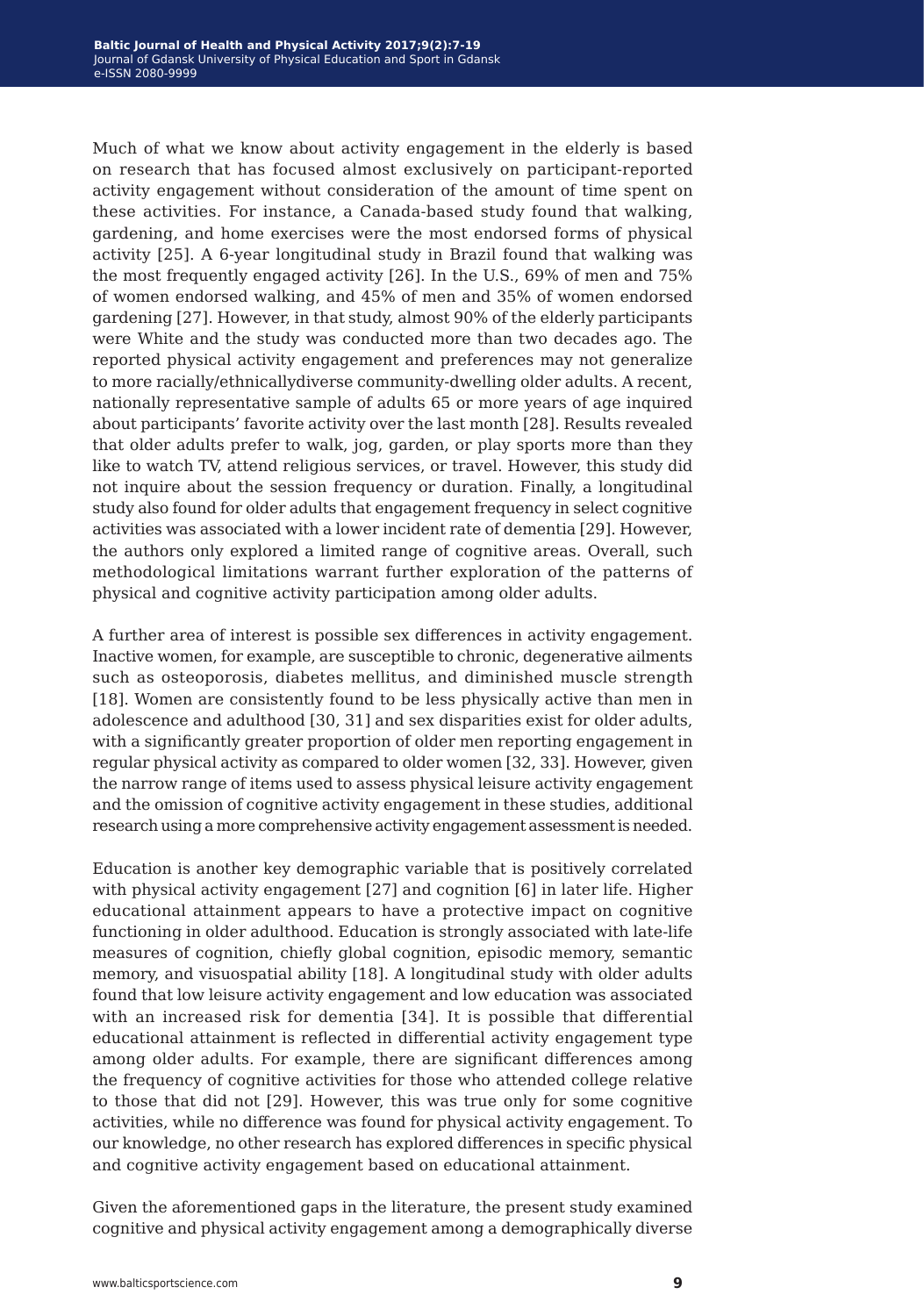sample of non-demented, community dwelling adults aged 70 years and older. First, we identify the participants' most commonly endorsed physical and cognitive activities using more rigorous criteria for engagement than those utilized in many previous studies. This includes administering a questionnaire with 26 different activities and only examining data for individuals who reported engaging in a given activity for 30 minutes or more per session in a typical week. Second, we investigate possible sex and education differences in physical and cognitive activity engagement.

## **materials and method**

### **participants and procedure**

Participants were a subset of individuals from the Einstein Aging Study, a longitudinal, community-based study of cognitive aging based in the Bronx, New York (for details see [35, 36]). Eligible participants were at least 70 years old, Bronx residents, non-institutionalized, and English speaking. Exclusion criteria included sensory disturbances that preclude neuropsychological testing, active psychiatric symptomatology, non-ambulatory status, and having a diagnosis of dementia (determined at a consensus case conference, see [35] for details).

All participants provided written informed consent in accordance with procedures approved by the Institutional Committee for the Protection of Human Subjects. Participants were assessed during two sessions: first, on their annual Einstein Aging Study visit when they completed standard neuropsychological assessments, neurological and physical examinations (see [35] for details); second, approximately two weeks later when they completed study specific measures including the cognitive and physical activities questionnaire described below. Transportation to and from the Einstein Aging Study was provided, along with lunch and \$25 for participation.

### **outcome measures**

The type and frequency of cognitive and physical activity participants engaged in during a typical week over the past year was measured using a 26-item selfreport questionnaire (see Table 2). The approximate duration spent on each activity per session was measured with choices of 30 minutes, 1 hour, or greater than one-hour. There were 15 cardiovascular and strength exercise items (e.g., walking, weight training) and 11 cognitive items (e.g. reading books, attending lectures). Physical and cognitive exercise scores were calculated by summing the number of times that participants reported engaging in each physical or cognitive activity for at least 30 minutes.

### **analyses**

We used descriptive statistics to identify the most frequently endorsed physical and cognitive activities. Additionally, we compared physical and cognitive activities based on two relevant dichotomized demographic designations, the first being education (12 years or less versus greater than 12 years) and the second being sex (male versus female). Mann Whitney-U tests compared scores for each of the physical and cognitive activities based on the education level and sex. All p-values were two-tailed. IBM SPSS Statistics Version 23 was used for all analyses [36].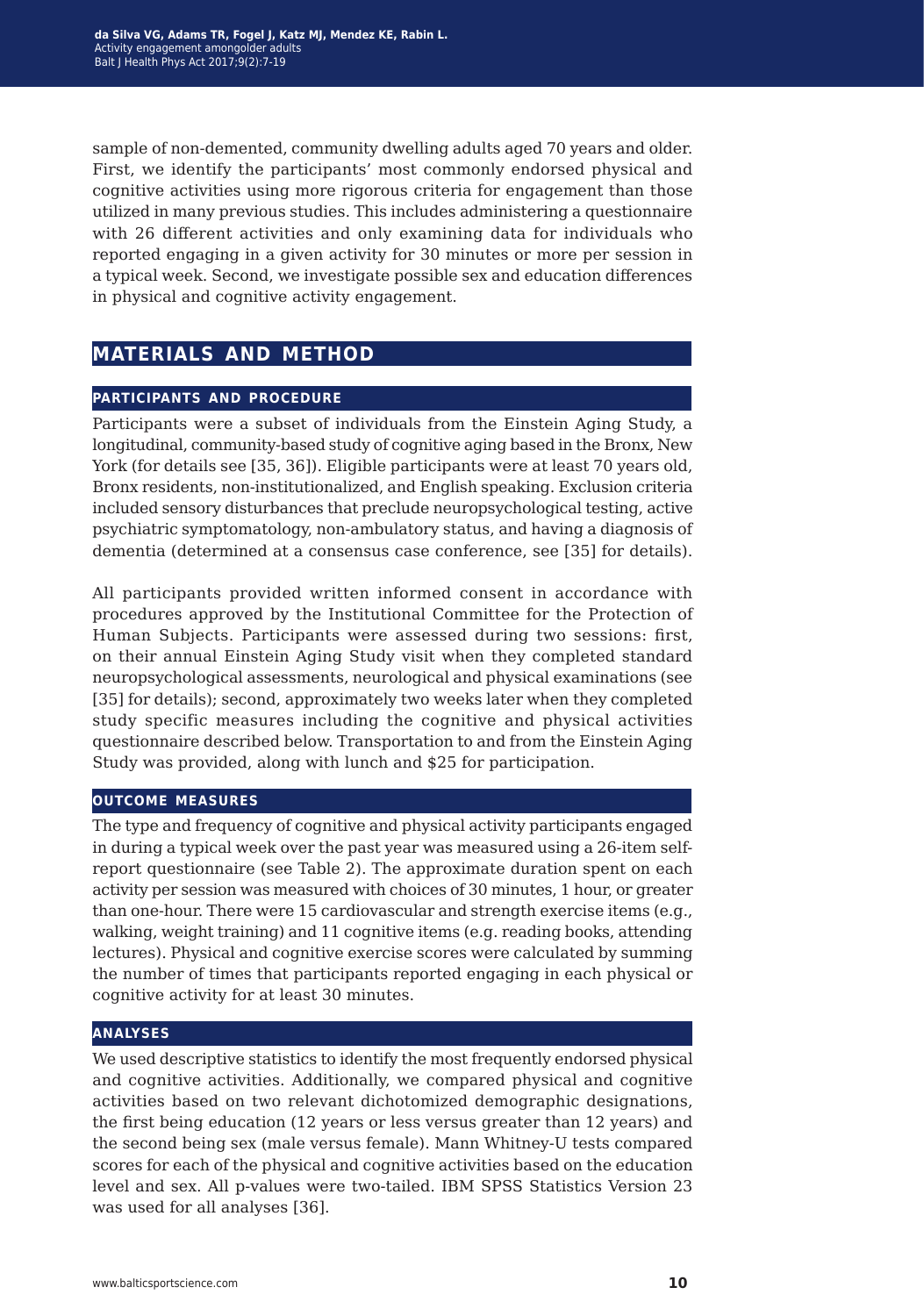## **results**

### **demographics**

Table 1 shows the overall sample characteristics. The mean age was almost 81 years.Those with over 12 years of education comprised roughly two-thirds of the sample. Women comprised slightly more than two-thirds of the sample and almost one-third were of African American race/ethnicity.

Table 1. Sample characteristics of 260 participants

| Variable                                    | Mean (SD)                    | Frequency (percentage)    |
|---------------------------------------------|------------------------------|---------------------------|
| Age (years)                                 | 80.80 (5.55)                 |                           |
| Education<br>$\leq$ 12 years<br>$>12$ years | 10.84 (2.04)<br>16.38 (2.22) | 90 (34.6%)<br>170 (65.4%) |
| Sex                                         |                              |                           |
| Women                                       |                              | 176 (67.7%)               |
| Men                                         |                              | 84 (32.3%)                |
| Race/ethnicity                              |                              |                           |
| Caucasian                                   |                              | 156 (60.0%)               |
| African American                            |                              | 79 (30.4%)                |
| Other                                       |                              | 25 (9.6%)                 |

Table 2 describes participation in physical and cognitive activities ranked by overall frequency and the percentage of study participants who reported engaging in the various activities. The top 5 most endorsed physical activities were walking, stretching/yoga, gardening, weight training, and dancing. The top 5 most endorsed cognitive activities were reading magazines or newspapers, reading books, doing crossword puzzles, surfing the internet, and attending lectures.

Table 2. Physical and cognitive activities ranked by overall frequency ( $n = 260$ )

| Rank           | <b>Physical Activity</b>        | Weekly Session Frequency<br>Mean (SD)        | Overall<br>Frequency (Percentage) |
|----------------|---------------------------------|----------------------------------------------|-----------------------------------|
| $\mathbf{1}$   | Walking                         | 5.2(4.83)                                    | 224 (86.2%)                       |
| $\overline{2}$ | Stretching/yoga                 | 1.7(2.70)                                    | 108 (41.5%)                       |
| $\overline{3}$ | Gardening                       | 0.9(2.02)                                    | 65 (25.0%)                        |
| $\overline{4}$ | Weight training                 | 0.6(1.54)                                    | 47 (18.1%)                        |
| $\overline{5}$ | Dancing                         | 0.3(1.20)                                    | 42 (16.2%)                        |
| 6              | Pilates/aerobics class          | 0.3(1.22)                                    | 35 (13.5%)                        |
| $\overline{7}$ | Biking (stationary or real)     | 0.3(1.24)                                    | 32 (12.3%)                        |
| $\overline{8}$ | Swimming                        | 0.3(1.12)                                    | 31 (11.9%)                        |
| 9              | Climbing/hiking                 | 0.1(0.71)                                    | 12 (4.6%)                         |
| 10             | Fishing                         | 0.08(0.57)                                   | 9(3.5%)                           |
| 11             | Tennis                          | 0.07(0.54)                                   | 6(2.3%)                           |
| 12             | Running                         | 0.05(0.38)                                   | $5(1.9\%)$                        |
| 12             | <b>Bowling</b>                  | 0.03(0.24)                                   | $5(1.9\%)$                        |
| 14             | Golfing                         | 0.05(0.50)                                   | 4(1.5%)                           |
| 15             | Skiina                          | 0.01(0.15)                                   | 3(1.2%)                           |
| Rank           | Cognitive Activity              | <b>Weekly Session Frequency</b><br>Mean (SD) | Overall<br>Frequency (Percentage) |
| $\mathbf{1}$   | Reading magazines or newspapers | 5.7(3.61)                                    | 235 (90.4%)                       |
| $\overline{2}$ | Reading books                   | 3.9(4.17)                                    | 176 (67.7%)                       |
| 3              | Doing crossword puzzles         | 2.2(3.04)                                    | 117 (45.0%)                       |
| $\overline{4}$ | Surfing the Internet            | 1.2(2.33)                                    | 75 (28.8%)                        |
| $\overline{5}$ | Attending lectures              | 0.3(1.01)                                    | 70 (26.9%)                        |
| 6              | Writing poems/stories/letters   | 0.7(1.70)                                    | 62 (23.8%)                        |
| $\overline{7}$ | Playing card games              | 0.7(2.03)                                    | 59 (22.7%)                        |
| 8              | Sewing/knitting                 | 0.5(1.88)                                    | 39 (15.0%)                        |
| 9              | Playing board games             | 0.3(1.12)                                    | 35 (13.5%)                        |
| 10             | Doing crafts/pottery            | 0.1(0.93)                                    | 15 (5.8%)                         |
| 11             | Playing a musical instrument    | 0.1(0.68)                                    | 14 (5.4%)                         |

 $\overline{\text{Note: SD}} = \text{standard deviation}$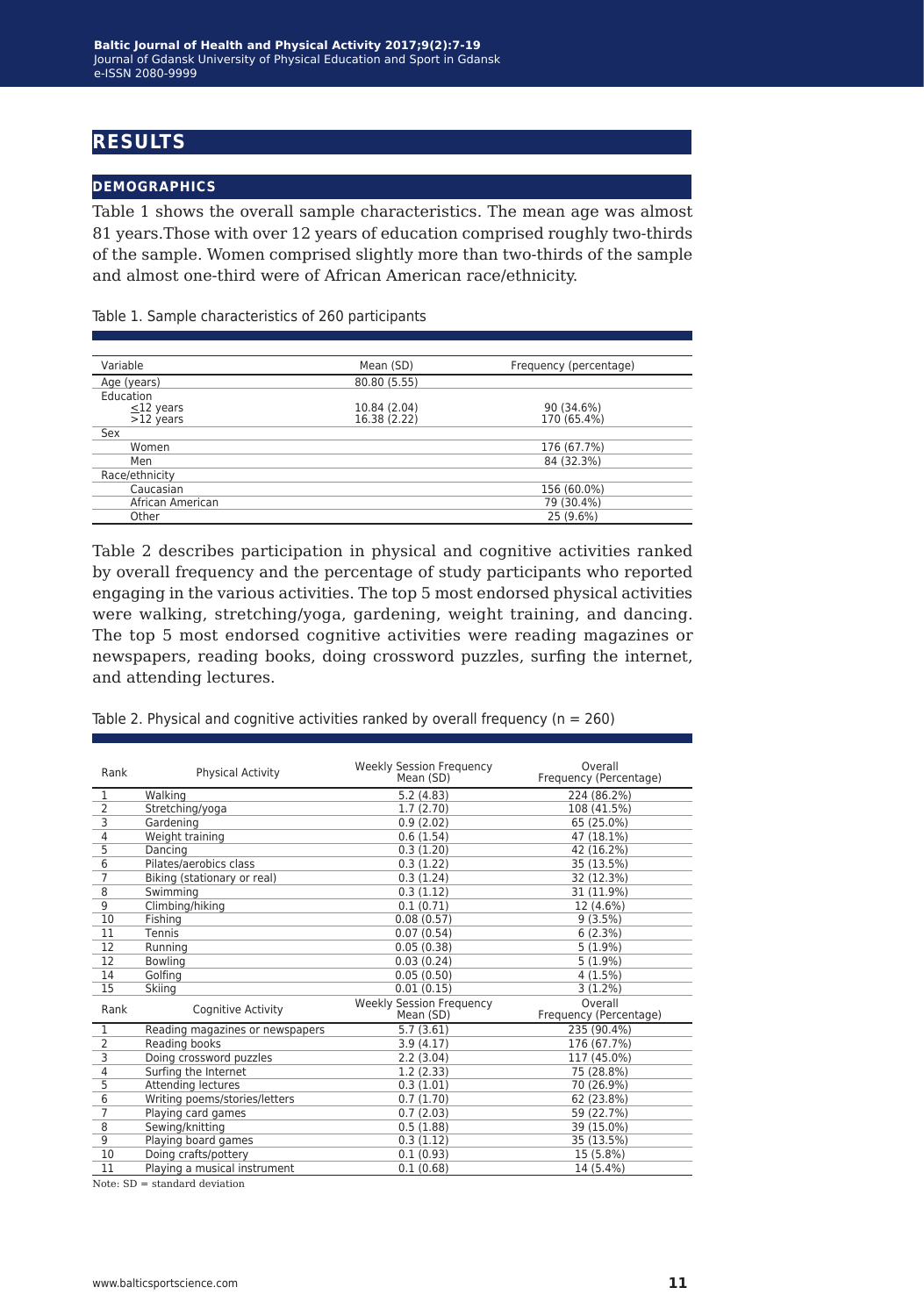Table 3 shows comparisons for the mean weekly session frequency of engagement in physical and cognitive activities by the dichotomized education levels. For physical activities, walking ( $p = .048$ ) and swimming ( $p = .008$ ) each had statistically significantly higher mean values for participants with education  $> 12$  years as compared to those with education  $\leq 12$  years. Bowling  $(p = .031)$  had statistically significantly higher mean values for participants with education  $\leq 12$  years as compared to those with education  $> 12$  years. For cognitive activities, reading newspapers or magazines ( $p = .011$ ), writing poems, stories, or letters ( $p = .001$ ), and attending lectures ( $p = .007$ ) each had significantly higher mean values for participants with education > 12 years as compared to those with education  $\leq 12$  years. Reading books (p = .019) and sewing or knitting  $(p = .040)$  each had statistically significantly higher mean values for participants with education  $\leq 12$  years as compared to those with education > 12 years.

Table 3. Education comparisons for mean weekly session frequency for activity engagement  $(n = 260)$ 

| <b>Physical Activity</b>        | $<$ 12 Years<br>Mean (SD)<br>$(n=90)$ | >12 Years Mean<br>(SD)<br>$(n=170)$ | Mann Whitney<br>U value | P value |
|---------------------------------|---------------------------------------|-------------------------------------|-------------------------|---------|
| Walking                         | 5.1(6.72)                             | 5.3(3.46)                           | 6532.500                | .048    |
| Stretching/yoga                 | 1.6(2.78)                             | 1.7(2.67)                           | 7254.000                | .442    |
| Gardening                       | 0.7(1.78)                             | 1.0(2.14)                           | 7268.500                | .384    |
| Weight training                 | 0.4(1.39)                             | 0.7(1.61)                           | 7120.500                | .171    |
| Dancing                         | 0.2(1.53)                             | 0.3(1.00)                           | 7160.500                | .185    |
| Pilates/aerobics class          | 0.2(1.15)                             | 0.4(1.26)                           | 7138.000                | .135    |
| <b>Biking</b>                   | 0.5(1.68)                             | 0.2(0.92)                           | 7467.000                | .578    |
| Swimming                        | 0.1(0.86)                             | 0.4(1.23)                           | 6788.500                | .008    |
| Climbing/hiking                 | 0.1(0.75)                             | 0.1(0.69)                           | 7499.000                | .472    |
| Fishing                         | 0.04(0.33)                            | 0.1(0.66)                           | 7504.000                | .426    |
| Tennis                          | 0.0(0.00)                             | 0.1(0.67)                           | 7380.500                | .072    |
| Running                         | 0.0(0.00)                             | 0.7(0.47)                           | 7425.000                | .101    |
| <b>Bowling</b>                  | 0.1(0.40)                             | 0.0(0.07)                           | 7354.000                | .031    |
| Golfing                         | 0.1(.080)                             | 0.01(0.23)                          | 7440.000                | .088    |
| Skiing                          | 0.0(0.00)                             | 0.02(0.18)                          | 7515.000                | .206    |
| Cognitive Activity              | $<$ 12 Years<br>Mean (SD)             | >12 Years<br>Mean (SD)              | Mann Whitney<br>U value | P value |
| Reading magazines or newspapers | 5.0(3.62)                             | 6.0(3.56)                           | 6333.500                | .011    |
| Reading books                   | 4.4(4.46)                             | 3.9(4.17)                           | 6336.000                | .019    |
| Doing crossword puzzles         | 2.3(3.05)                             | 2.2(3.04)                           | 7172.500                | .361    |
| Surfing the internet            | 0.9(1.94)                             | 1.4(2.49)                           | 7107.500                | .239    |
| <b>Attending lectures</b>       | 0.3(1.02)                             | 0.4(1.00)                           | 6426.000                | .007    |
| Writing poems/stories/letters   | 0.3(1.19)                             | 0.9(1.89)                           | 6271.000                | .001    |
| Playing card games              | 0.6(1.61)                             | 0.8(2.22)                           | 7492.000                | .709    |
| Sewing/knitting                 | 0.8(2.71)                             | 0.3(1.21)                           | 6915.000                | .040    |
| Playing board games             | 0.1(0.40)                             | 0.4(1.35)                           | 7087.500                | .100    |
| Doing crafts/pottery            | 0.5(0.27)                             | 0.2(1.13)                           | 7483.000                | .474    |
| Playing a musical instrument    | 0.02(0.14)                            | 0.1(0.84)                           | 7274.000                | .096    |

Note: SD = standard deviation

Table 4 shows comparisons for mean weekly session frequency of engagement in physical and cognitive activities by sex. For physical activities, weight training ( $p = .009$ ) and fishing ( $p = .003$ ) each had statistically significantly higher mean values for males as compared to females. Dancing  $(p = .015)$ had a statistically significantly higher mean value for females as compared to males. For cognitive activities, reading books  $(p = .039)$ , doing crossword puzzles ( $p = .003$ ), and sewing or knitting ( $p = .001$ ) each had statistically significantly higher mean values for females as compared to males.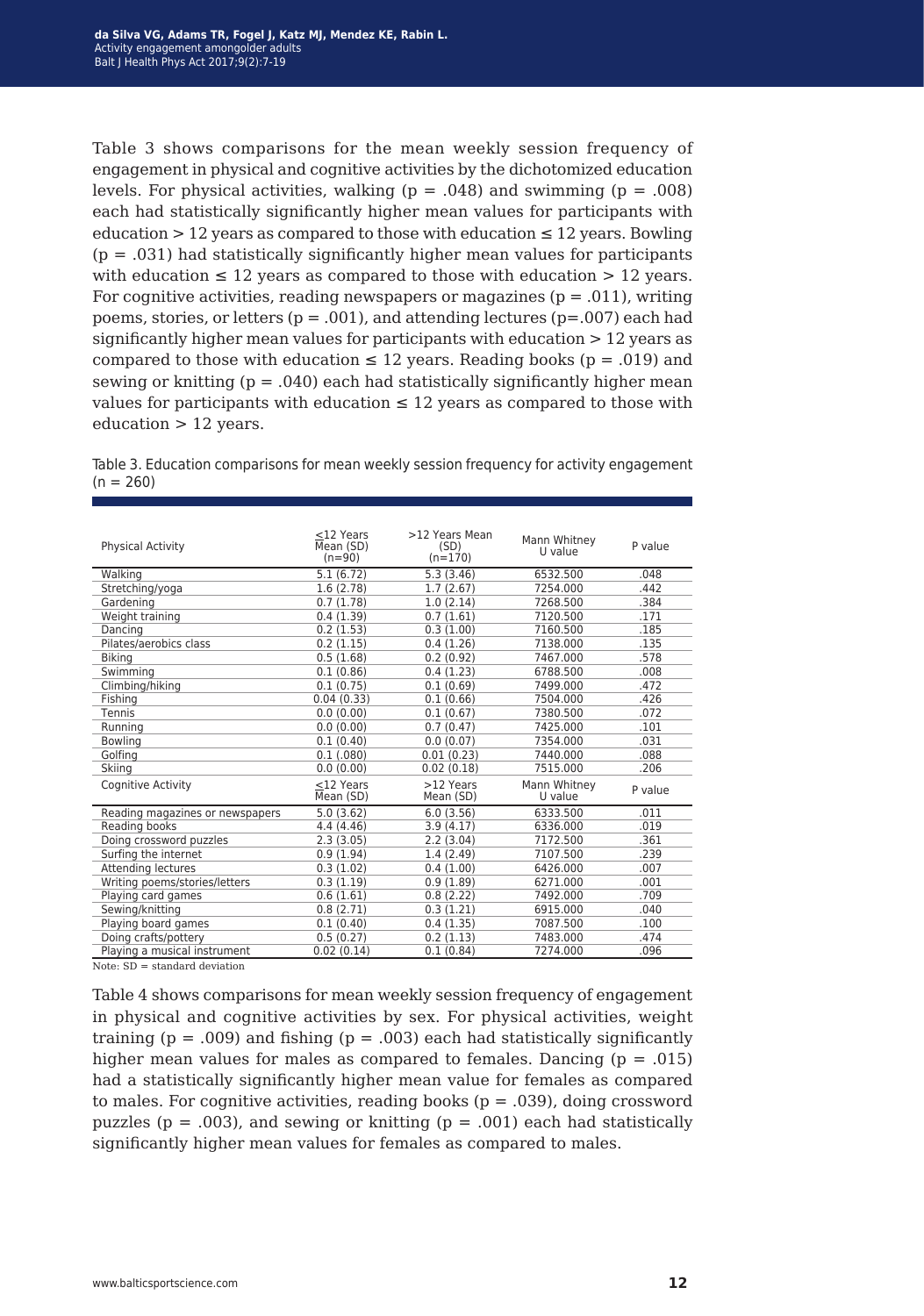Table 4. Sex comparisons for mean weekly session frequency for activity engagement  $(n = 260)$ 

| <b>Physical Activity</b>        | Male<br>Mean (SD)<br>$(n = 84)$ | Female<br>Mean (SD)<br>$(n = 176)$ | Mann Whitney<br>U value | P value |
|---------------------------------|---------------------------------|------------------------------------|-------------------------|---------|
| Walking                         | 5.2(4.18)                       | 5.3(5.13)                          | 7322.000                | .900    |
| Stretching/yoga                 | 2.0(2.98)                       | 1.56(2.56)                         | 6980.500                | .416    |
| Gardening                       | 1.1(2.11)                       | 0.8(1.98)                          | 7061.000                | .442    |
| Weight training                 | 1.08(2.04)                      | 0.4(1.17)                          | 6393.000                | .009    |
| Dancing                         | 0.1(0.37)                       | 0.4(1.43)                          | 6506.500                | .015    |
| Pilates/aerobics class          | 0.2(1.15)                       | 0.4(1.26)                          | 7082.500                | .357    |
| <b>Biking</b>                   | 0.4(1.13)                       | 0.3(1.18)                          | 7170.000                | .493    |
| Swimming                        | 0.2(0.94)                       | 0.3(1.20)                          | 7363.500                | .929    |
| Climbing/hiking                 | 0.1(0.83)                       | 0.09(0.64)                         | 6993.500                | .053    |
| Fishing                         | 0.2(0.97)                       | 0.01(0.10)                         | 6855.000                | .003    |
| Tennis                          | 0.05(0.39)                      | .07(0.60)                          | 7384.500                | .959    |
| Running                         | 0.07(0.40)                      | 0.3(0.37)                          | 7214.500                | .188    |
| Bowling                         | 0.1(0.10)                       | 0.3(0.29)                          | 7311.000                | .548    |
| Golfing                         | 0.07(0.46)                      | 0.4(0.53)                          | 7300.000                | .447    |
| Skiing                          | 0.03(0.24)                      | 0.0(0.07)                          | 7257.500                | .200    |
| Cognitive Activity              | Male<br>Mean (SD)               | Female<br>Mean (SD)                | Mann Whitney<br>U value | P value |
| Reading magazines or newspapers | 6.2(3.92)                       | 5.4(3.44)                          | 6807.000                | .249    |
| Reading books                   | 3.2(3.74)                       | 4.3(4.33)                          | 6257.000                | .039    |
| Doing crosswordpuzzles          | 1.5(2.75)                       | 2.5(3.12)                          | 5888.500                | .003    |
| Surfing the internet            | 1.3(2.43)                       | 1.2(2.28)                          | 7352.000                | .930    |
| Attending lectures              | 0.3(1.03)                       | 0.4(1.00)                          | 6910.500                | .276    |
| Writing poems/stories/letters   | 0.5(1.62)                       | 0.7(1.74)                          | 6963.500                | .312    |
| Playing card games              | 0.5(1.67)                       | 0.8(2.18)                          | 6861.000                | .201    |
| Sewing/knitting                 | 0.08(0.49)                      | 0.7(2.23)                          | 6245.000                | .001    |
| Playing board games             | 0.2(0.64)                       | 0.3(1.29)                          | 7360.000                | .924    |
| Doing crafts/pottery            | 0.2(1.15)                       | 0.1(0.80)                          | 7297.000                | .678    |
| Playing a musical instrument    | 0.1(0.80)                       | 0.1(0.63)                          | 7326.500                | .768    |

Note: SD = standard deviation

## **discussion**

Despite the extensive benefits associated with engagement in physical and cognitive activity [38, 39,13, 40, 41], comparatively little is known about the types of activities in which older adults regularly engage that correspond with the World Health's Organization and Centers for Disease Control and Prevention's minimum recommendation for physical activity [42, 43]. Therefore, we explored physical and cognitive activity engagement patterns and identified sex and education differences in a community-dwelling sample of non-demented older adults. We utilized a questionnaire that inquired about the duration of both physical and cognitive activities.

Overall, among 15 physical activities, the top 5 most endorsed were walking, stretching/yoga, gardening, weight training, and dancing. Notably, walking was endorsed by the overwhelming majority (over 85%) of participants – with no other activity even coming close in terms of percentage of participants. This is not surprising as walking is easy to do (compared to other activities) and offers many widely known benefits. Additionally, our results are consistent with studies from other countries, for example those showing walking and gardening are among the most preferred methods of physical activity [26, 44]. Our study also showed high endorsement for stretching/yoga, weight training and dancing. With the exception of weight training, walking, gardening, stretching/yoga and dancing fall in the category of aerobic physical activities, or physical activities that stimulate and fortify the heart and lungs, thereby improving the body's utilization of oxygen. Executed in moderate intensity, aerobic exercise can slow the degeneration of telomeres, a genetic structure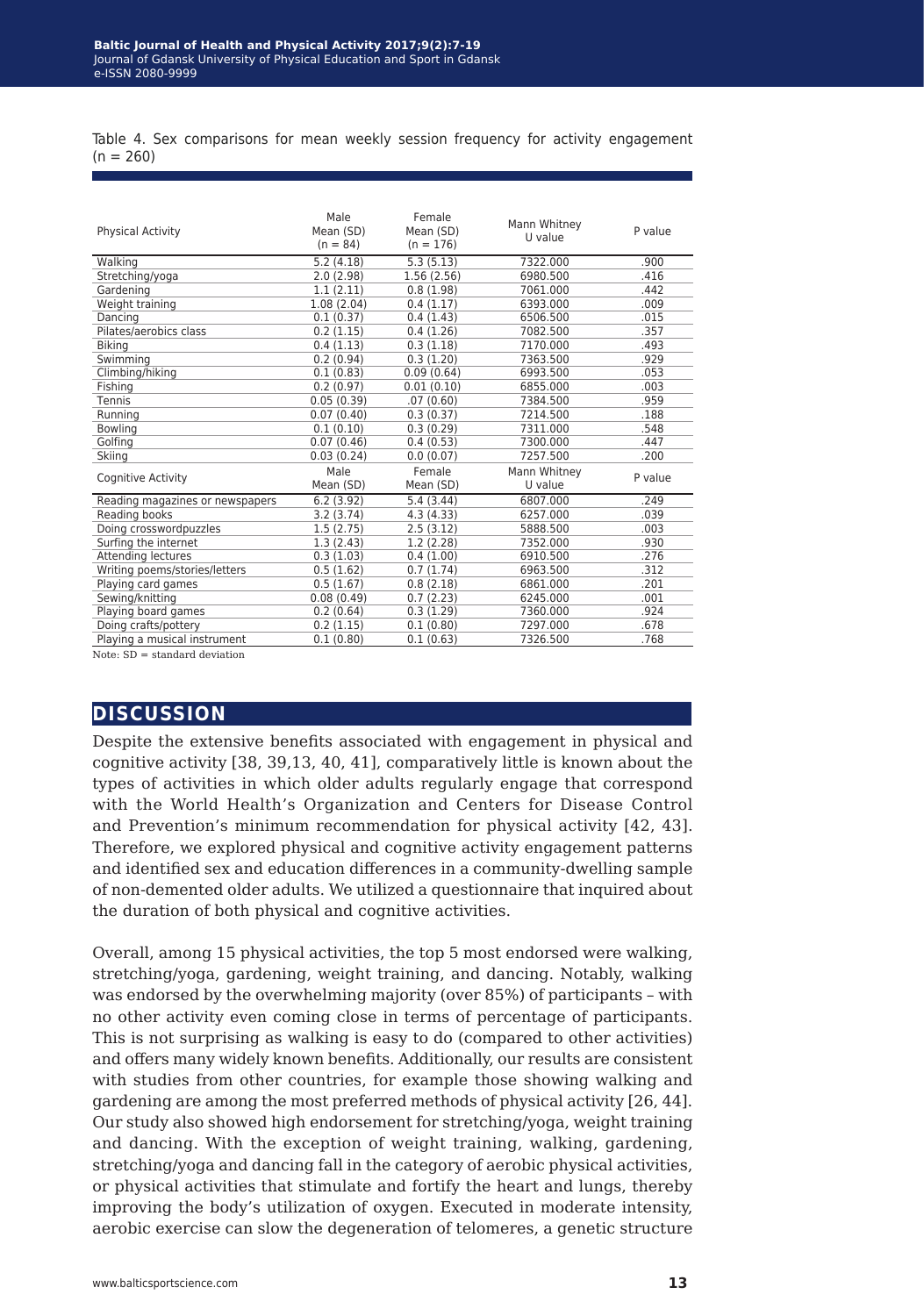important in protecting chromosomes from certain age-related health conditions [45]. Moreover, recent research suggests that aerobic exercise, such as running, enhances adult hippocampal neurogenesis in rodents – especially when the aerobic exercise is sustained. Though running was not among the most frequently endorsed physical activities in our sample, it is worth bearing in mind recent neuroscientific findings on the potential benefits of specific types of activities when clinicians make activity recommendations for older adults [46].

With regard to cognitive activities, the top 5 were reading magazines/ newspapers, reading books, doing crossword puzzles, surfing the Internet, and attending lectures. Notably, only the reading activities were endorsed by the majority of participants with 90% reporting that they regularly read magazines/newspapers and close to 70% reporting that they regularly read books. Our participants appear to select cognitive activities that can be done at home (with the exception of attending lectures) and that are solo activities that do not require a partner. For both the physical and cognitive activities, older adults may make choices based on the perceived cost, time constraints, and required intensity – though we did not inquire about such issues.

With regard to engagement differences in physical activity by educational level, walking and swimming were most endorsed for individuals with education  $> 12$  years as compared to those with education  $\leq 12$  years. Bowling was most endorsed for individuals with education  $\leq 12$  years. A nationwide study determined that individuals with  $\leq 12$  years of education were more likely to sit during their daily activity and be less physically active and to carry heavy loads as compared to individuals with education > 12 years [47]. These results are consistent with our study as bowling entails more sitting than most other physical activities as well as carrying a heavy load. It is also possible that older adults with  $> 12$  years of education are aware of the health benefits associated with various activities and purposefully choose to engage in those most beneficial, e.g., swimming is associated with numerous health benefits [48, 49].

Examining cognitive activity by educational level revealed that reading newspapers/magazines, writing poems, stories, or letters, and attending lectures were most endorsed for individuals with education > 12 years as compared to those with education  $\leq 12$  years. Conversely, reading books and sewing/knitting were most endorsed for participants with education  $\leq 12$  years compared to those with education  $> 12$  years. To our knowledge, no studies have examined cognitive activity in relation to education using such an analysis and the current findings are novel and require replication in light of the fact that restricted or limited education opportunities may preclude access or exposure to the vast array of activities that those with higher education levels typically experience. Of interest, a recent study of U.S. adults aged 50 and over found that those who read books for an average of 30 min per day have a survival advantage, compared to those who do not read books. Moreover, this advantage is significantly greater than that observed for reading newspapers or magazines and the effect does not appear to be driven by education (i.e., the protective effect of reading is observed in both low- and high-education groups). The authors suggest that books may engage the mind to a greater degree than newspapers and magazines, resulting in cognitive benefits that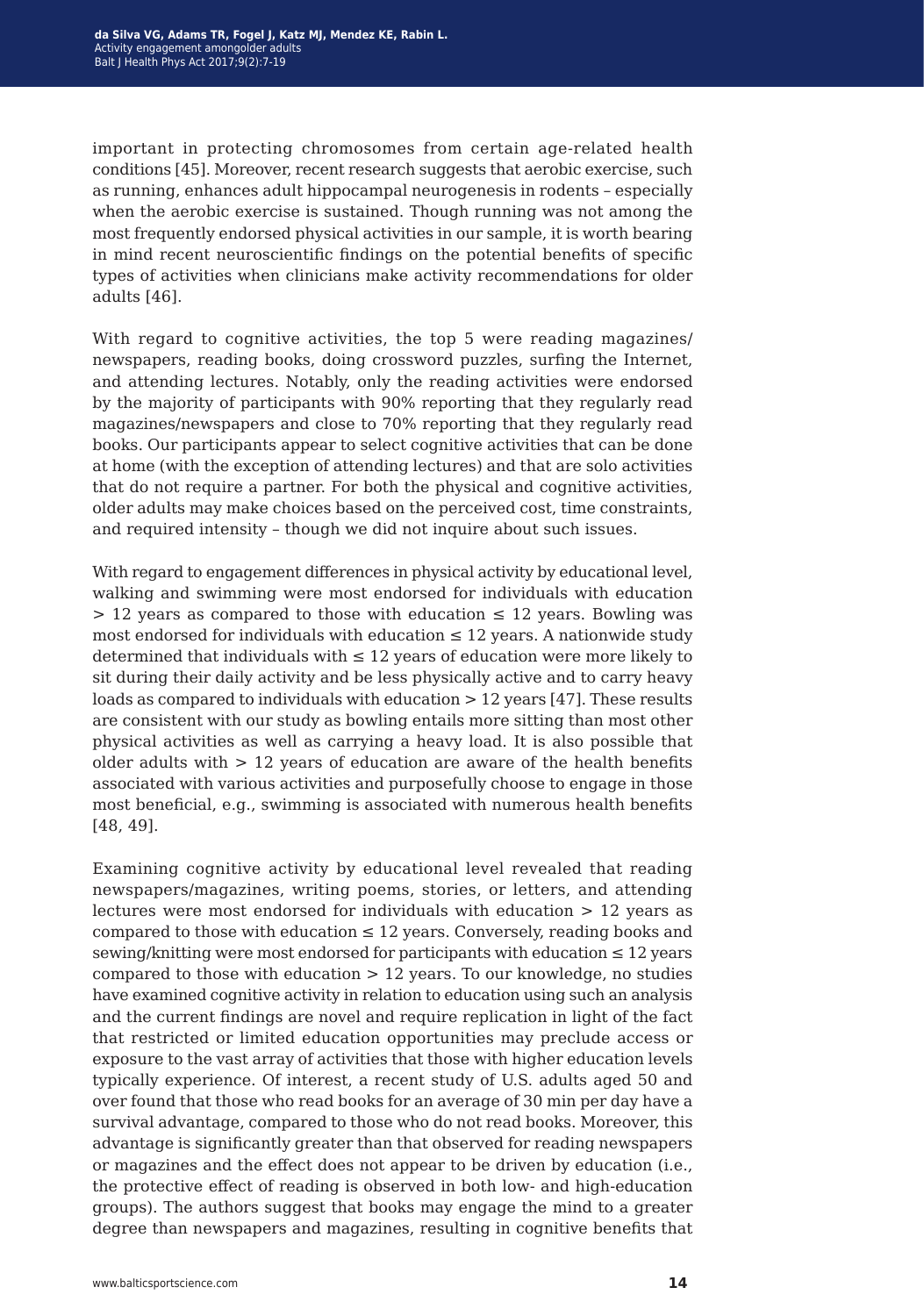drive the effect of reading on longevity. Additional research is clearly required to compare the health benefits of reading-material type among older adults.

With regard to engagement differences in physical activity by sex, weight training and fishing were more endorsed for males as compared to females. Dancing was most endorsed for females as compared to males. When cognitive activities were dichotomized by sex, reading books, doing crossword puzzles and sewing and knitting were most endorsed for females as compared to males. Both sets of findings are consistent with gender stereotypes about preference for activity participation and may relate to differences in early socialization and cultural norms and values [50]. To the extent that learning something new can be both stimulating and rewarding, clinicians might consider recommending gender inconsistent activities or encouraging older adults to pair with someone of the opposite sex for novel activity engagement.

It is important to note that while we observed some differences in activity engagement by gender and the educational level, our findings revealed similar overall patterns, which suggests that activity interventions and recommendations may need to be minimally tailored to specific subgroups of older adults. Also, we opted to examine both physical and cognitive activity engagement because we feel it is important to increase participation inbothof these domains. Intervention studies focusing on increasing both physical and cognitive activity show greater improvement incognitive functioning than studies focusing on separately increasing either cognitive or physical activities [51]. Moreover, greater participation in cognitive, physical and social activity promotes better cognitive performance [52]. A meta-analysis study further suggested the additive benefits of combined physical and cognitive interventions for executive functions in a healthy sample of older adults [10], as well as pronounced cognitive and motor functioning improvements [53]. Lastly, a 6-year longitudinal study revealed that older adults' physical and cognitive engagement was associated with happiness, better functioning, and reduced mortality [54].

Even though growing health risks, disability, cognitive decline and mortality are associated with aging and a lack of exercise engagement [55, 56], close to two thirds of Americans are classified as having sedentary and underactive lifestyles, this being more so for females than males [47]. Engaging in physical activity for 30 minutes or more a day is most beneficial [23]. However, no minimum recommendation is known for cognitive activity. In the current study, we chose only to include the scores of individuals who engaged in cognitive activity for 30 minutes or more. Additional research is required to determine whether this is the optimal cut point (as it is for physical activities) and also to gauge whether or not older adults are meeting recommendations.

Our study had several strengths. We examined both physical and cognitive activities, unlike most studies that report them separately. We further investigated gender and education group differences across a broad range of diverse activities. Lastly, our study enrolled a healthy, high functioning ambulatory sample of older adults, which may serve as a comparison for future studies on institutionalized and non-ambulatory older adults. Several limitations also warrant mentioning. First, our relatively small sample size and access to older adults from a single geographic region (urban setting on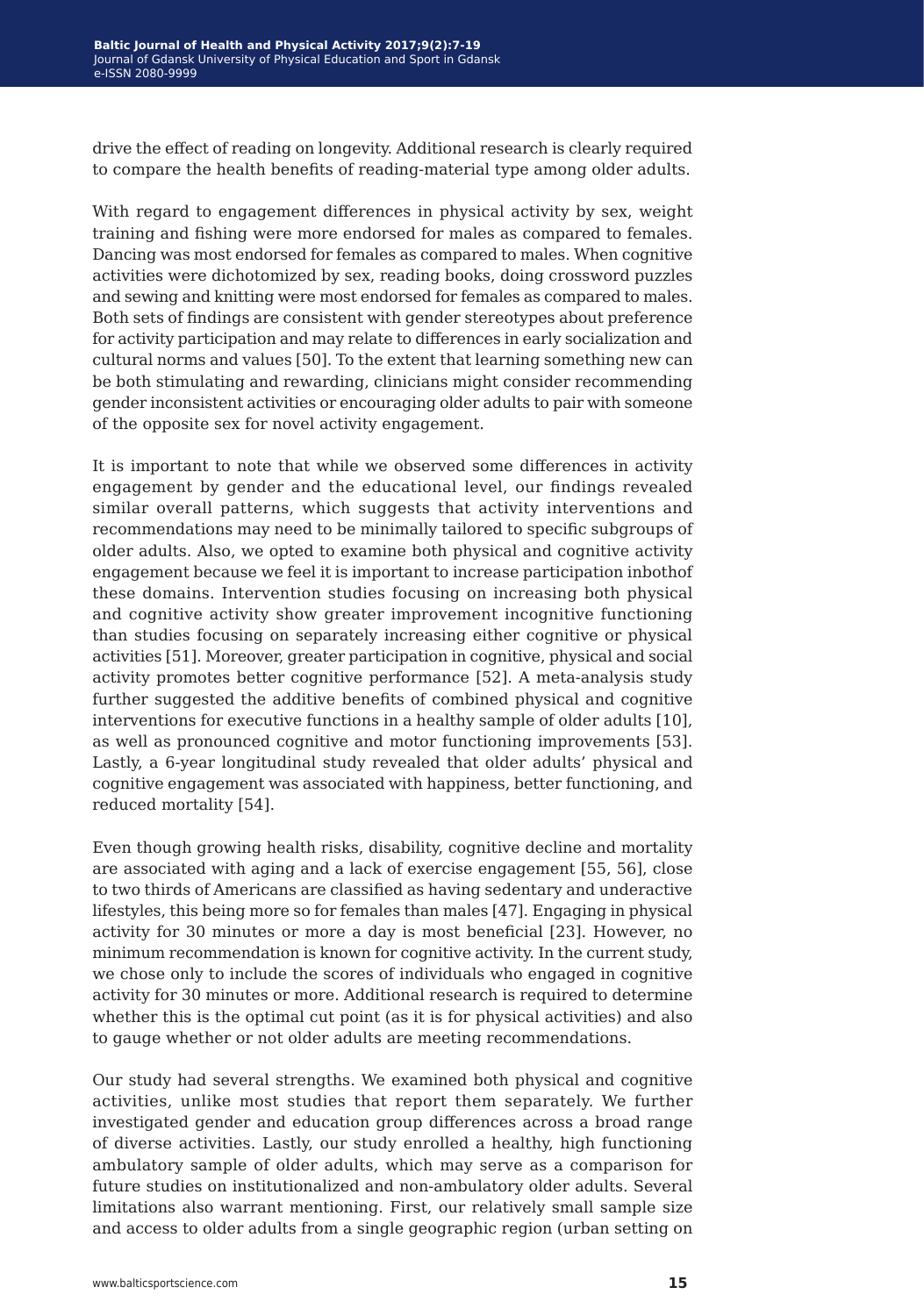the U.S. East Coast) limit the generalizability of our findings and may have diminished power to detect additional meaningful differences. Second, the self-report activity assessment precluded obtaining objective data since we are relying on subjective accounts, which may be over- or under-estimated due to recall bias. Third, the list of activities on the self-report questionnaire was not exhaustive and may have omitted relevant and often engaged-in items. For example, we neglected to inquire about watching television and listening to the radio, which are among the most engaged in activities for older adults. However, participants were provided with additional opportunities to list activities not already mentioned so this is less likely to be an issue. Lastly, beside examining the frequency and duration, as per current physical activity guidelines, future studies should examine intensity and individuals' physical capacity in order to tailor an appropriate activity dose.

## **conclusions and future directions**

We offer several additional directions for future research. It would be helpful to understand the reasons why older adults engage or fail to engage in specific activities so that recommendations can be tailored based on preferences and accounting for recent research findings (e.g., possible health and survival benefits of reading books as compared to reading newspapers). Also, our findings, particularly for the cognitive activities, suggest that older adults tend to engage in cognitive activities that do not require a partner or partners. Future research should directly inquire about whether activities are engaged in alone or with others – as research has revealed the importance of social interactions in older adulthood and the benefits of leisure activities that have a social component [33, 22]. Our study and others [33, 21] underscore the importance of contextual factors in activity participation among the elderly. Future studies should also focus on interrelated variables, such as satisfaction with the activity, meaning/importance ascribed to the activity, as well as willingness to participate in the activity[33], and how these components are associated with the frequency or intensity of engagement.

Overall, our findings may be used to inform healthcare practitioners seeking to provide activity recommendations or design interventions to address and possibly modify mental and physical decline in the elderly. For instance, as women and those with less education may engage in fewer activities than their respective counterparts, presentation of a wider range of activity options from their clinicians may help to bridge this gap, potentially improving health outcomes and the quality of life. Likewise, as increasing functional limitations preclude engagement in typically endorsed activities, recommendations of other activities from which older adults can still derive the same or similar benefits may buffer against increased sedentariness and premature mortality. Finally government and/or social service agencies may create opportunities for older adults to carry out their favored activities in a safe and supportive setting (e.g., by organizing group walks, gardening clubs, or reading groups at community centers). Given the social and instrumental support component inherent in many leisure activities, increased engagement should help diminish the risk for social isolation and improve overall quality of life.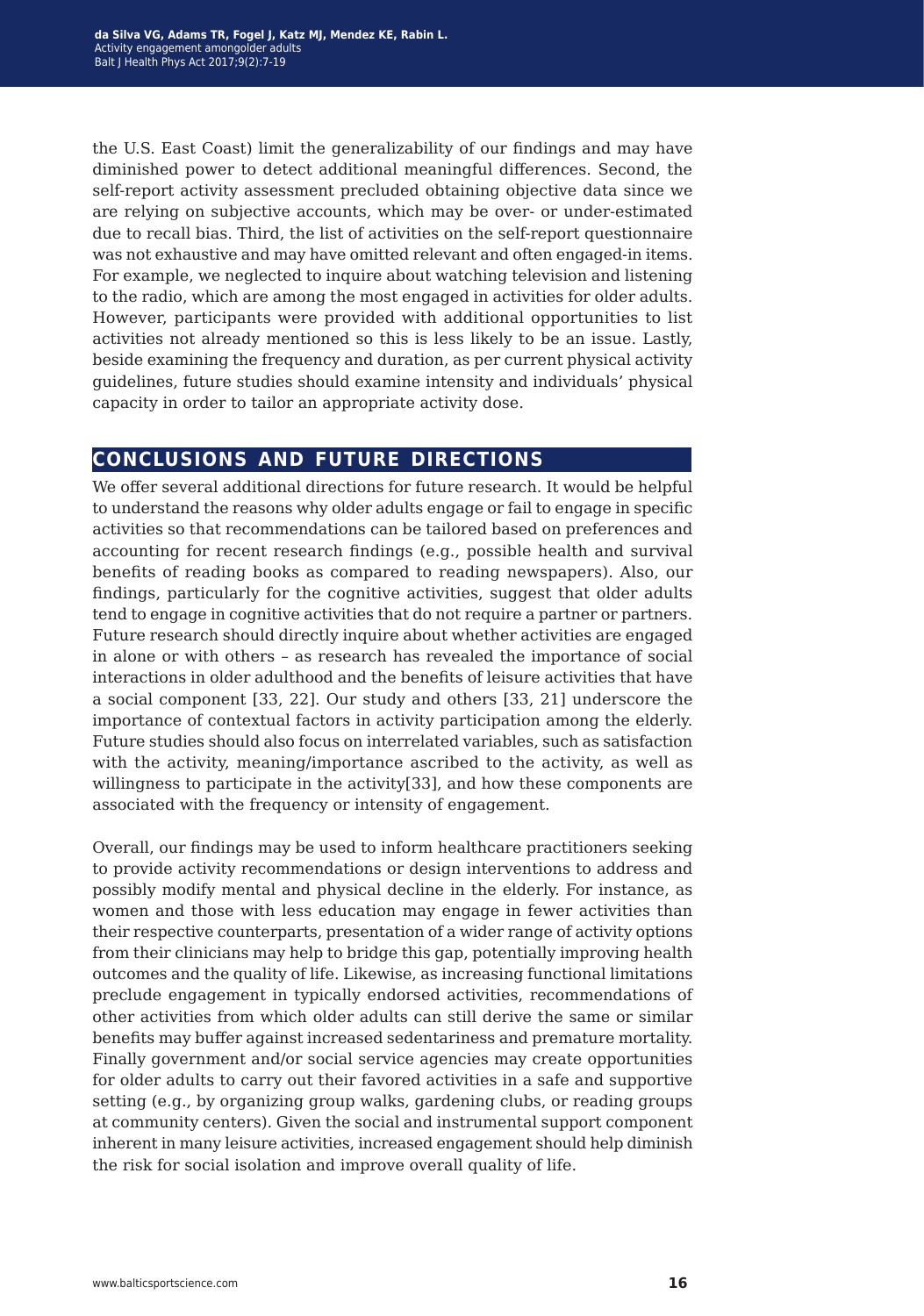## **acknowledgments**

The authors wish to thank Ashu Kapoor, Milushka Elbulok-Charcape, Susan Chi, Avner Aronov, Erica Meltzer, John Flynn, Nicole Belgrave, Hayoung Ryu, Wendy Ramratan, and Drs. Molly Zimmerman, Cuiling Wang, and Richard Lipton for their contributions.

### **references**

- [1] Herring MP, O'Connor PJ, Dishman RK. The effect of exercise training on anxiety symptoms among patients: A systematic review. Intern Med. 2010 Feb 22;170:321-331. doi: 10.1001/ archinternmed.2009.530.
- [2] Rikli RE, Jones CJ. Assessing physical performance in independent older adults: Issues and guidelines. J Aging Phys Activ. 1997;5:244-261.
- [3] Wrosch C, Schulz R, MillerGE, Lupien S, Dunne E. Physical health problems, depressive moods, and cortisol secretion in old age: Buffer effects of health engagement control strategies. Health Psychol. 2007;26:341-349. doi:10.1037/0278-6133.26.3.341.
- [4] Leung GTY, Fung AWT, Tam CWC, et al. Examining the association between late life leisure activity participation and global cognitive decline in community dwelling elderly Chinese in Hong Kong. Int J Geriat Psychiatr. 2011 Jan;26:39-47. doi:10.1002/gps.2478.
- [5] Piras F, Borella E, Incoccia C, Carlesimo GA. Evidence-based practice recommendations for memory rehabilitation. Eur J Phys Rehab Med. 2011 Mar;47:149-175.
- [6] Buschert V, Bokde AL, Hampel H. Cognitive intervention in Alzheimer disease. Nature Rev Neurol. 2010 Sep;6:508-517. doi: 10.1038/nrneurol.2010.113.
- [7] Carro E, Trejo JL, Busiguina S, Torres-Aleman I. Circulating insulin-like growth factor I mediates the protective effects of physical exercise against brain insults of different etiology and anatomy. J Neurosci. 2001 Aug 1;21:5678-5684.
- [8] Bherer L, Erickson KI, Liu-Ambrose T. A review of the effects of physical activity and exercise on cognitive and brain functions in older adults. J Aging Res. 2013; Article ID 657508.
- [9] Larson EB, Wang L, Bowen JD, et al. Exercise is associated with reduced risk for incident dementia among persons 65 years of age and older. Ann Intern Med. 2006 Jan 17;144:73-81.
- [10] Karr JE, Areshenkoff CN, Rast P, Garcia-Barrera MA. An empirical comparison of the therapeutic benefits of physical exercise and cognitive training on the executive functions of older adults: A meta-analysis of controlled trials. Neuropsychology. 2014 Nov;28:829-845. doi:10.1037/neu0000101.
- [11] Angevaren M, Aufdemkampe G, Verhaar HJJ, Aleman A, Vanhees L. Physical activity and enhanced fitness to improve cognitive function in older people without known cognitive impairment. Cochrane Database of Systematic Reviews. 2008 Apr 16;2:CD005381. doi:10.1002/14651858.CD005381.pub3.
- [12] Teixeira CM, Vasconcelos-RaposoJ, Fernandes HM, Brustad RJ. Physical activity, depression, and anxiety among the elderly. Soc Indicat Res. 2012 Jun 19;117:307-318, doi: 10.1007/s11205-012- 0094-9.
- [13] Netz Y, Wu M, Becker BJ, Tenenbaum G. Physical activity and psychological well-being in advanced age: A meta-analysis of intervention studies. Psychol Aging. 2005 Jun;20:272-284. doi:10.1037/0882- 7974.20.2.272.
- [14] Pressman SD, Cohen S, Miller GE, Barkin A, Rabin BS, Treanor JJ. Loneliness, social network size, and immune response to influenza vaccination in college freshmen. Health Psychol. 2005 May;24:297- 306. doi:10.1037/0278-6133.24.3.297.
- [15] Teychenne M, Ball K, Salmon J. Associations between physical activity and depressive symptoms in women. Int J Behav Nutr Phys Activ. 2008;5:27. doi: 10.1186/1479-5868-5-27.
- [16] Vidoni ED, Johnson DK, Morris JK, et al. Dose-response of Aerobic exercise on cognition: a communitybased, pilot randomized controlled trial. PLoS ONE. 2015 Jul 9;10:1-13. doi:10.1371/journal. pone.0131647.
- [17] Kramer AF, Erickson KI, Colcombe SJ. Exercise, cognition, and the aging brain. J Appl Physiol. 2006 Oct;101:1237-1242. doi:10.1152/japplphysiol.000500.2006.
- [18] Jefferson AL, Gibbons LE, Rentz DM, et al. A life course model of cognitive activities, socioeconomic status, education, reading ability, and cognition. J Am Geriatr Soc. 2011 Aug;59:1403-1411. doi:10.1111/j.1532-5415.2011.03499.
- [19] Schultz SA, Larson J, Oh J, et al. Participation in cognitive-stimulation activities is associated with brain structure and cognitive function in preclinical Alzheimer's disease. Brain Imag Behav. 2015 Dec;9(4):729-36. doi: 10.1007/s11682-014-9329-5.
- [20] Ranganath C, Flegal KE, Kelly LL. Can cognitive training improve episodic memory? Neuron. 2011 Dec 08;72:688-691. doi: 10.1016/j.neuron.2011.10.022.
- [21] Paillard-Borg S, Wang HX, Winblad B, Fratiglioni L. Pattern of participation in leisure activities among older people in relation to their health conditions and contextual factors: a survey in a Swedish urban area. Ageing Soc. 2009 Jul;29:803-821. doi: 10.1017/S0144686X08008337.
- [22] Silverstein M, Parker MG. Leisure activities and quality of life among the oldest old in Sweden. Res Aging, 2002;24:528-547. doi: 10.1177/0164027502245003.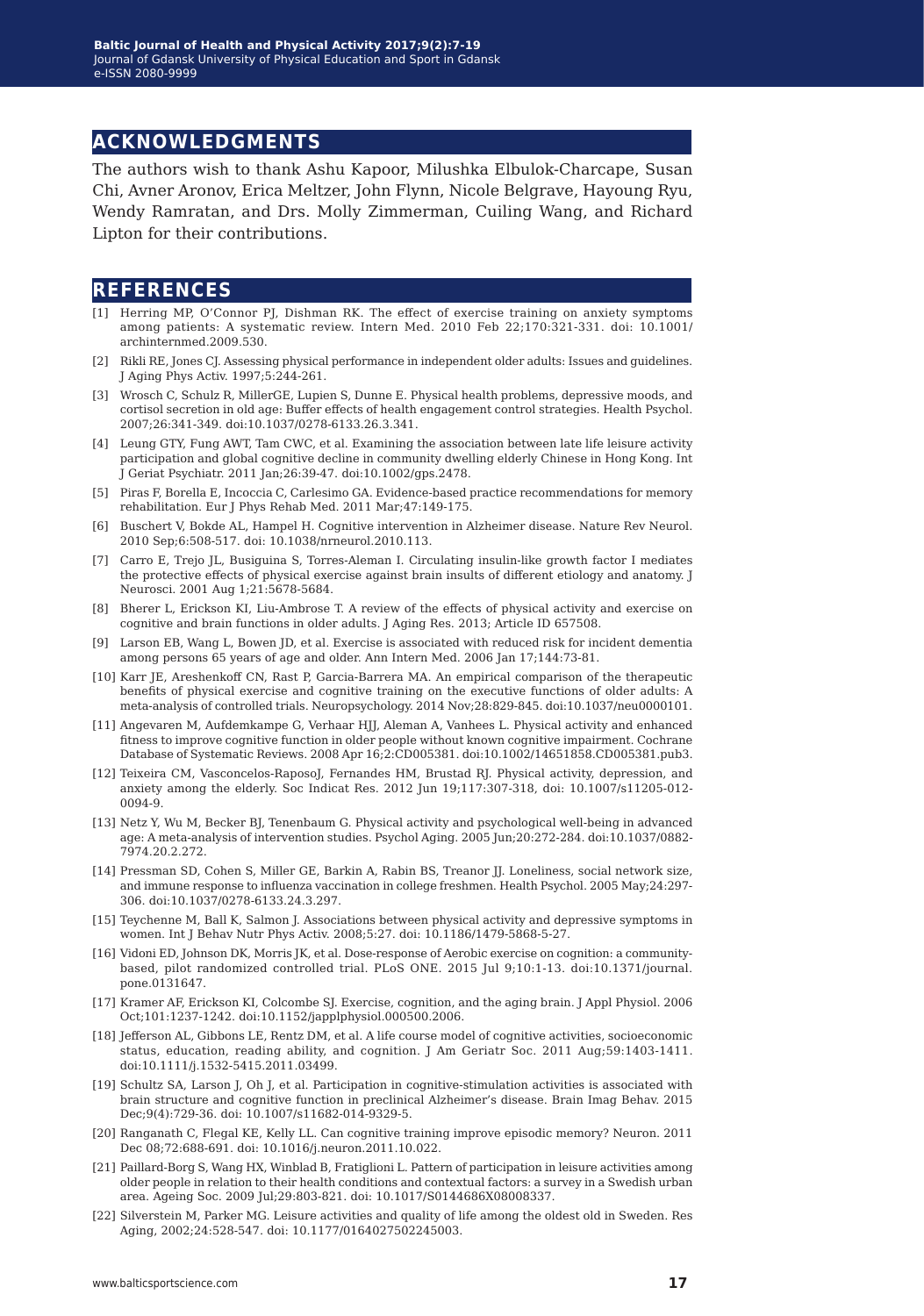- [23] Physical Activity Guideline for Americans. US Department of Health and Human Services. 2008; Available from: http://www.health.gov/paguidelines/pdf/paguide.pdf
- [24] Chu D-C, Fox KR, Chen L-C, Ku P-W. Components of late-life exercise and cognitive function: an 8-year longitudinal study. Previous Sci. 2015 May;16:568-577.
- [25] Ashe MC, Miller WC, Eng JJ, Noreau L, Physical Activity and Chronic Conditions Research Team. Older adults, chronic disease and physical activity. Gerontol. 2009;55:64-72.
- [26] de Sa TH, Garcia LMT, Claro RM. Frequency, distribution and time trends of types of leisure-time physical activities in Brazil, 2006-2012. Int J Publ Health. 2014 Dec;59:975-982. doi: 10.1007/ s00038-014-0590-6.
- [27] Yusuf HR, Croft JB, Giles WH, et al. Leisure-time physical activity among older adults. Intern Med. 1996 Jun 24;156:1321-1326.
- [28] Szanton SI, Walker RK, Roberts L, et al. Older adults' favorite activities are resoundingly active. Findings from the NHTAS study. Geriatr Nurs. 2015 Mar-Apr;35:131-135.
- [29] Verghese J, Lipton RB, Katz MJ, et al. Leisure activities and the risk of dementia in the elderly. New Eng J Med. 2003;348:2508-2516.
- [30] Caspersen CJ, Pereira MA, Curran KM. Changes in physical activity patterns in the United States, by sex and cross-sectional age. Med Sci Sport Exerc. 2000 Sep;32:1601-1609.
- [31] Jones DA, Ainsworth BE, Croft JB, Macera CA, Lloyd EE, Yusuf HR. Moderate leisure-time physical activity: Who is meeting the public health recommendations? A national cross-sectional study. Arch Family Med. 1998 May-Jun;7:285-289.
- [32] Lee Y-S. Gender differences in physical activity and walking among older adults. J Women Aging. 2005;17:55-70. doi: 10.1300/J074v17n01\_05.
- [33] Adams KB, Leibbrandt S, Moon H. A critical review of the literature on social and leisure activity and wellbeing in later life. Ageing Soc. 2011 May;31:83-712. doi: 10.1017/S0144686X10001091.
- [34] Scarmeas N, Levy G, Tang M-X, Manly J, Stern Y. Influence of leisure activity on the incidence of Alzheimer's disease. Neurology. 2001 Dec 26;57(12):2236-2242.
- [35] Katz MJ, Lipton RB, Hall CB, et al. Age-specific and sex-specific prevalence and incidence of mild cognitive impairment, dementia, and Alzheimer dementia in blacks and whites: A report from the Einstein Aging Study. Alzheimer Dis Assoc Disor. 2012 Oct-Dec;26(4):335-343.
- [36] IBM Corporation. IBM SPSS Statistics for Windows, Version 23.0. Armonk, NY: IBM Corporation, 2015.
- [37] Lipton RB, Katz MJ, Kuslansky G, et al. Screening for dementia by telephone using the memory impairment screen. Am Geriatr Soc. 2003 Oct;51(10):1382-1390.
- [38] Hughes SL, Seymor RB, Campbell RB, Whitelaw N, Bazzarre T. Best practice physical activity programs for older adults. Findings from the national impact study. Am J Public Health. 2009 Feb;99:362-368. doi:10.2105/AJPH.2007.131466).
- [39] Taylor-Piliae RE, Fair JM, Haskell WL, et al. Validation of the Stanford Brief Activity survey: examining psychological factors and physical activity levels in older adults. J Phys Activ Health. 2010 Jan;7:87-94.
- [40] Volkow ND, Wang G-J, Telang F, et al. Inverse association between BMI and prefrontal metabolic activity in healthy adults. Obes J. 2009 Jan;17(1):60-65. doi:10.1038/oby.2008.469.
- [41] Warburton DER, Nicol CW, Bredin SSD. Health benefits of physical activity: the evidence. CMAJ. 2006 Mar 14;174(6):801-8029. DOI.10.1503/cmaj.051351.
- [42] World Health Organization. Global recommendations on physical activity for health; 2010. Available from http://www.who.int/dietphysicalactivity/factsheet\_recommendations/en/
- [43] Centers for Disease Control and Prevention. Physical Activity Basics; 2015. Available from http://www.cdc.gov/physicalactivity/basics/
- [44] Tudor-Locke C, Jones GR, Myers AM, Peterson DH, Ecclestone NA. Contribution of structured exercise class participation and informal walking for exercise to daily activity in community-dwelling older adults. Phys Educ Recr Dance. 2002 Sep;73(3):350-356.
- [45] Ludlow AT, Ludlow LW, Roth SM. Do telomeres adapt to physiological stress? Exploring the effects of exercise on telomere length and telomere-related proteins. Bio Med Res Int. 2013; Article ID601368, 15 pages. Available from: http://dx.doi.org/10.1155/2013/601368
- [46] Nokia MS, Lensu S, Ahtiainen JP, et al. Physical exercise increases adult hippocampal neurogenesis in male rats provided it is aerobic and sustained. J Physiol. 2016;594:1855-1873.
- [47] Barnes PM, Schoenborn CA. Physical activity among adults: United States. Advanced Data. 2000;333:1-23.
- [48] Chase NL, Sui X, Blair SN. Swimming and all-cause mortality risk compared with running, walking, and sedentary habits in men. Int J Aquatic Res Educ. 2008;2:13-23.
- [49] Sato D, Kaneda K, Wakabayashi H, Nomura T. The water exercise improves health-related quality of life of frail elderly people at day service facility. Qual Life Res. 2007 Dec;16:1577-85.
- [50] Leversen I, Torbjorn T, Samdal O. Gendered leisure activity behavior among Norwegian adolescents across difference socio-economic status groups. Int J Child Youth Family Stud. 2012;4:355-375.
- [51] Fabre C, Chamari K, Mucci P, Masse-Biron J, Prefaut C. Improvement of cognitive function by mental and/or individualized aerobic training in healthy elderly subjects. Int J Sport Med. 2002 Aug;23:415- 421.
- [52] Bielak AA, Hughes TF, Small BJ, Dixon RA. It's never too late to engage in lifestyle activities: Significant concurrent but not to change relationships between lifestyle activities and cognitive speed. J Gerontol Series B: Psychol Sci Soc Sci. 2007 Nov;62:331-339.